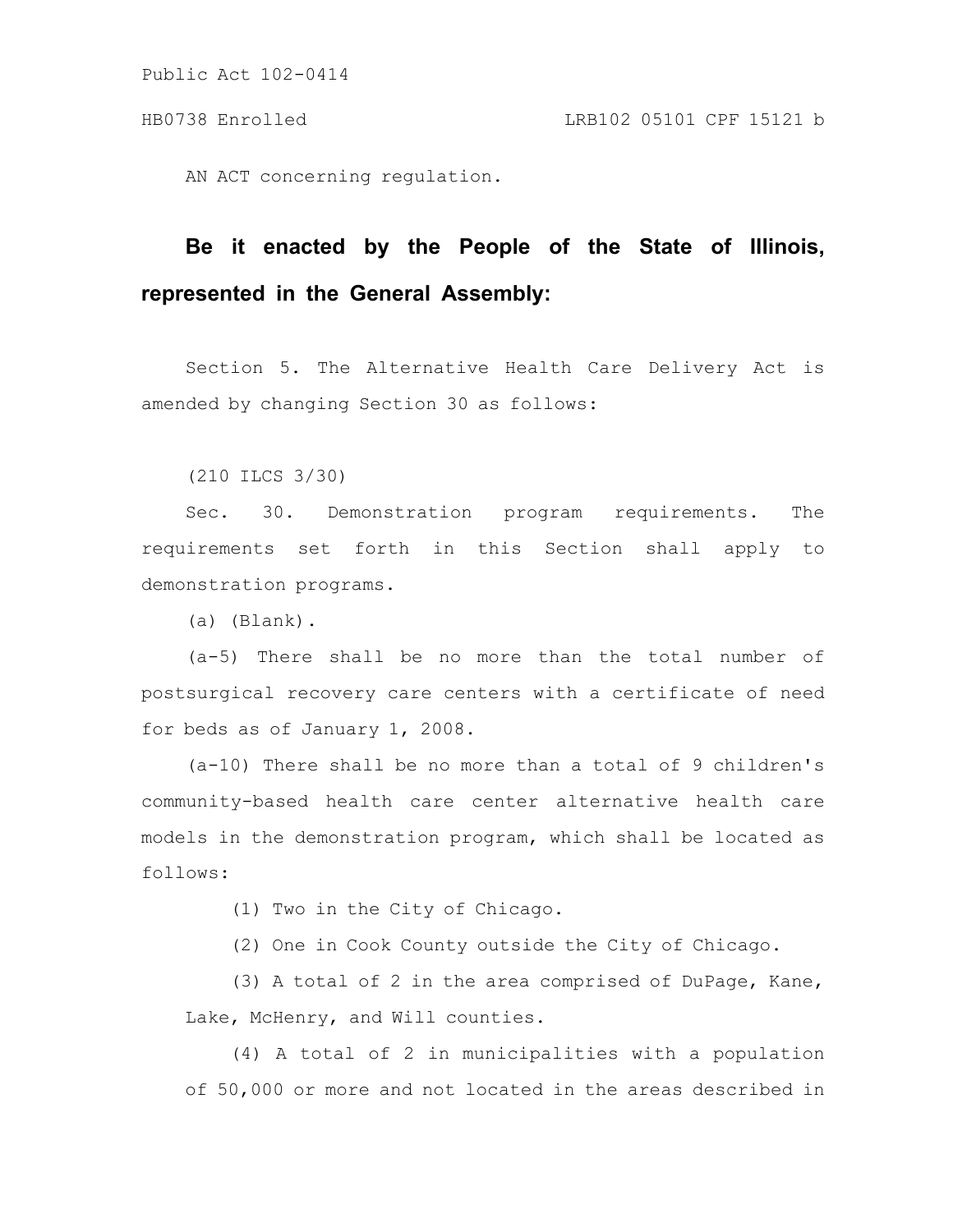## HB0738 Enrolled LRB102 05101 CPF 15121 b

paragraphs  $(1)$ ,  $(2)$ , or  $(3)$ .

(5) A total of 2 in rural areas, as defined by the Health Facilities and Services Review Board.

No more than one children's community-based health care center owned and operated by a licensed skilled pediatric facility shall be located in each of the areas designated in this subsection (a-10).

(a-15) There shall be 5 authorized community-based residential rehabilitation center alternative health care models in the demonstration program.

(a-20) There shall be an authorized Alzheimer's disease management center alternative health care model in the demonstration program. The Alzheimer's disease management center shall be located in Will County, owned by a not-for-profit entity, and endorsed by a resolution approved by the county board before the effective date of this amendatory Act of the 91st General Assembly.

 $(a-25)$  There shall be no more than 17  $\overline{10}$  birth center alternative health care models in the demonstration program, located as follows:

(1) Ten Four in the area comprising Cook, DuPage, Kane, Lake, McHenry, and Will counties, one of which shall be owned or operated by a hospital, 2 and one of which shall be owned or operated by a federally qualified health center, and one of which shall be located within Planning Area A-3 to address the disparate perinatal and child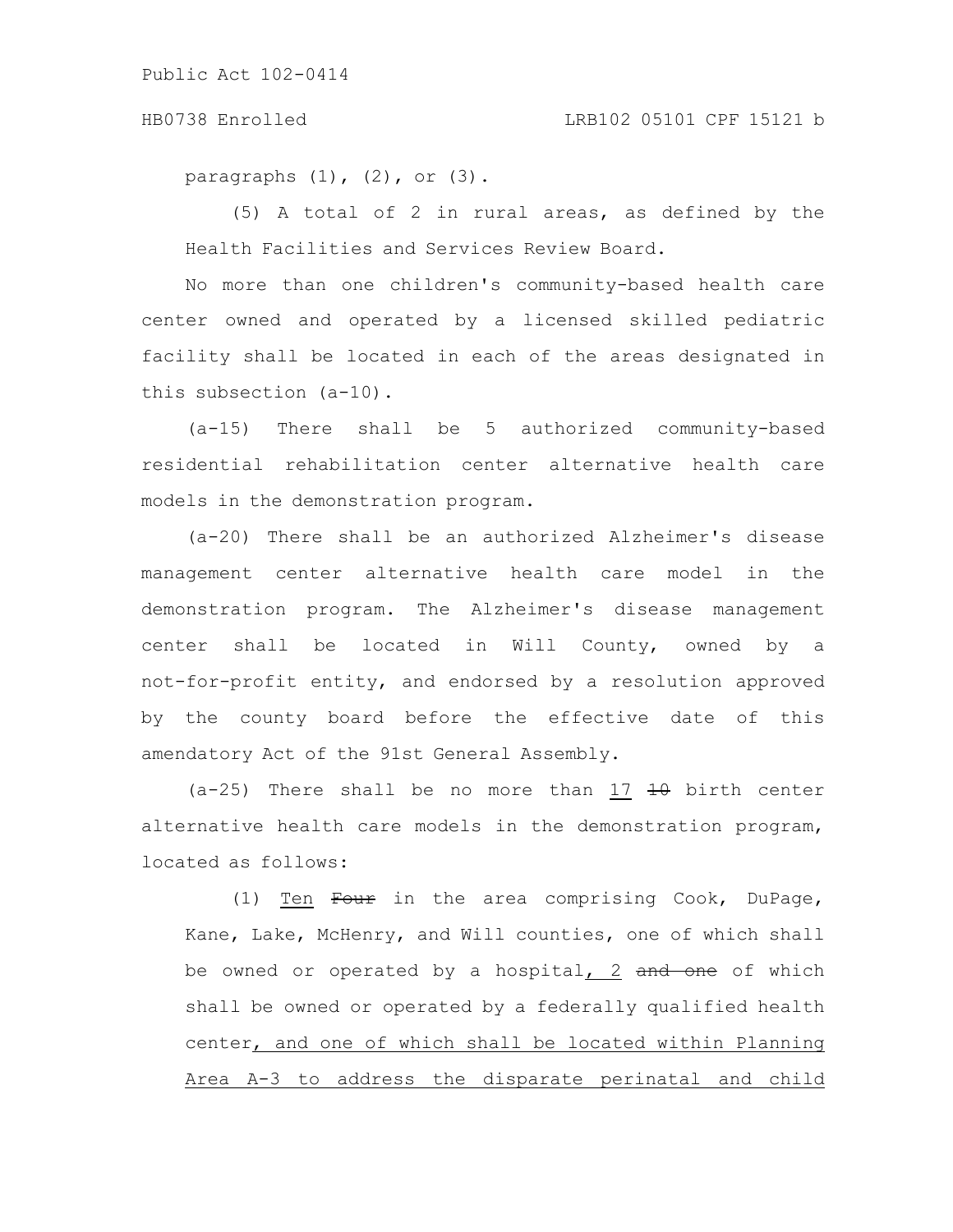health outcomes in Planning Area A-3. In addition, 2 birth center alternative health care models shall be located in Planning Area A-2 and 2 birth center alternative health care models shall be located in Planning Area A-4.

(2) Three in municipalities with a population of 50,000 or more not located in the area described in paragraph (1) of this subsection, one of which shall be owned or operated by a hospital and one of which shall be owned or operated by a federally qualified health center.

(3) Three in rural areas, one of which shall be owned or operated by a hospital and one of which shall be owned or operated by a federally qualified health center.

(4) One in the City of East St. Louis in Planning Area  $F-1$ .

The first 3 birth centers authorized to operate by the Department shall be located in or predominantly serve the residents of a health professional shortage area as determined by the United States Department of Health and Human Services. There shall be no more than 2 birth centers authorized to operate in any single health planning area for obstetric services as determined under the Illinois Health Facilities Planning Act. If a birth center is located outside of a health professional shortage area, (i) the birth center shall be located in a health planning area with a demonstrated need for obstetrical service beds, as determined by the Health Facilities and Services Review Board or (ii) there must be a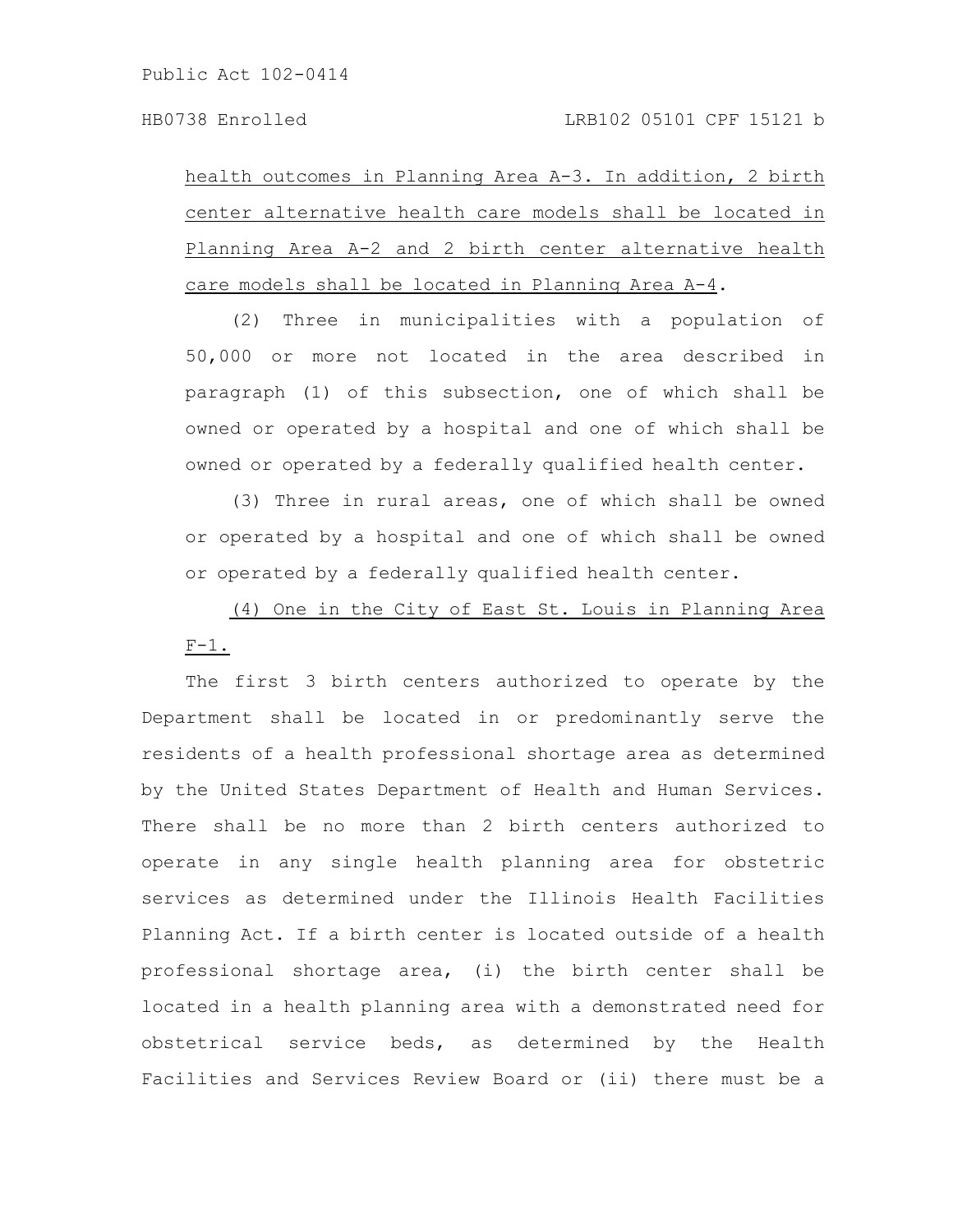reduction in the existing number of obstetrical service beds in the planning area so that the establishment of the birth center does not result in an increase in the total number of obstetrical service beds in the health planning area.

(b) Alternative health care models, other than a model authorized under subsection (a-10) or (a-20), shall obtain a certificate of need from the Health Facilities and Services Review Board under the Illinois Health Facilities Planning Act before receiving a license by the Department. If, after obtaining its initial certificate of need, an alternative health care delivery model that is a community based residential rehabilitation center seeks to increase the bed capacity of that center, it must obtain a certificate of need from the Health Facilities and Services Review Board before increasing the bed capacity. Alternative health care models in medically underserved areas shall receive priority in obtaining a certificate of need.

(c) An alternative health care model license shall be issued for a period of one year and shall be annually renewed if the facility or program is in substantial compliance with the Department's rules adopted under this Act. A licensed alternative health care model that continues to be in substantial compliance after the conclusion of the demonstration program shall be eligible for annual renewals unless and until a different licensure program for that type of health care model is established by legislation, except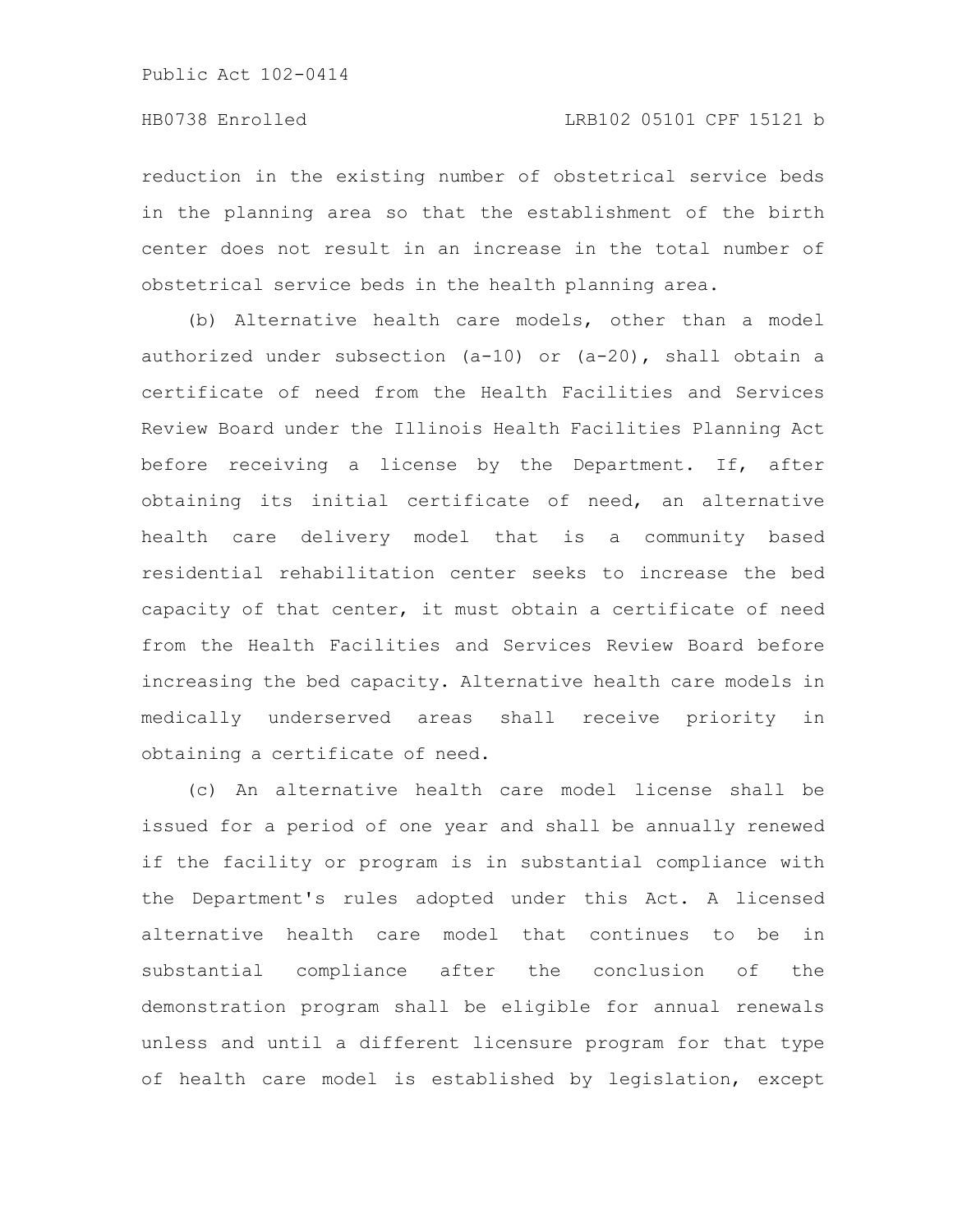that a postsurgical recovery care center meeting the following requirements may apply within 3 years after August 25, 2009 (the effective date of Public Act 96-669) for a Certificate of Need permit to operate as a hospital:

(1) The postsurgical recovery care center shall apply to the Health Facilities and Services Review Board for a Certificate of Need permit to discontinue the postsurgical recovery care center and to establish a hospital.

(2) If the postsurgical recovery care center obtains a Certificate of Need permit to operate as a hospital, it shall apply for licensure as a hospital under the Hospital Licensing Act and shall meet all statutory and regulatory requirements of a hospital.

(3) After obtaining licensure as a hospital, any license as an ambulatory surgical treatment center and any license as a postsurgical recovery care center shall be null and void.

(4) The former postsurgical recovery care center that receives a hospital license must seek and use its best efforts to maintain certification under Titles XVIII and XIX of the federal Social Security Act.

The Department may issue a provisional license to any alternative health care model that does not substantially comply with the provisions of this Act and the rules adopted under this Act if (i) the Department finds that the alternative health care model has undertaken changes and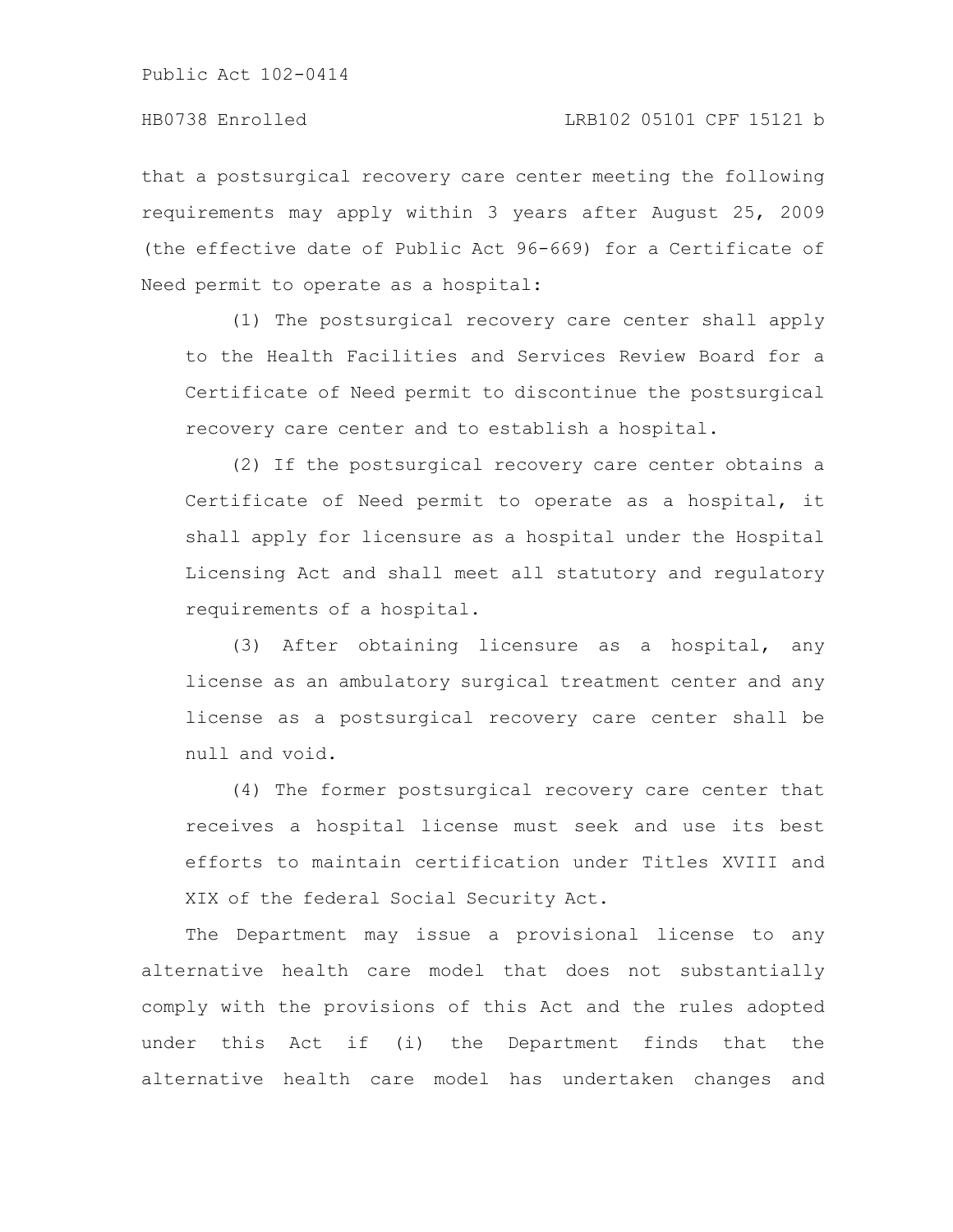## HB0738 Enrolled LRB102 05101 CPF 15121 b

corrections which upon completion will render the alternative health care model in substantial compliance with this Act and rules and (ii) the health and safety of the patients of the alternative health care model will be protected during the period for which the provisional license is issued. The Department shall advise the licensee of the conditions under which the provisional license is issued, including the manner in which the alternative health care model fails to comply with the provisions of this Act and rules, and the time within which the changes and corrections necessary for the alternative health care model to substantially comply with this Act and rules shall be completed.

(d) Alternative health care models shall seek certification under Titles XVIII and XIX of the federal Social Security Act. In addition, alternative health care models shall provide charitable care consistent with that provided by comparable health care providers in the geographic area.

(d-5) (Blank).

(e) Alternative health care models shall, to the extent possible, link and integrate their services with nearby health care facilities.

(f) Each alternative health care model shall implement a quality assurance program with measurable benefits and at reasonable cost.

(Source: P.A. 98-629, eff. 1-1-15; 98-756, eff. 7-16-14; 99-78, eff. 7-20-15.)